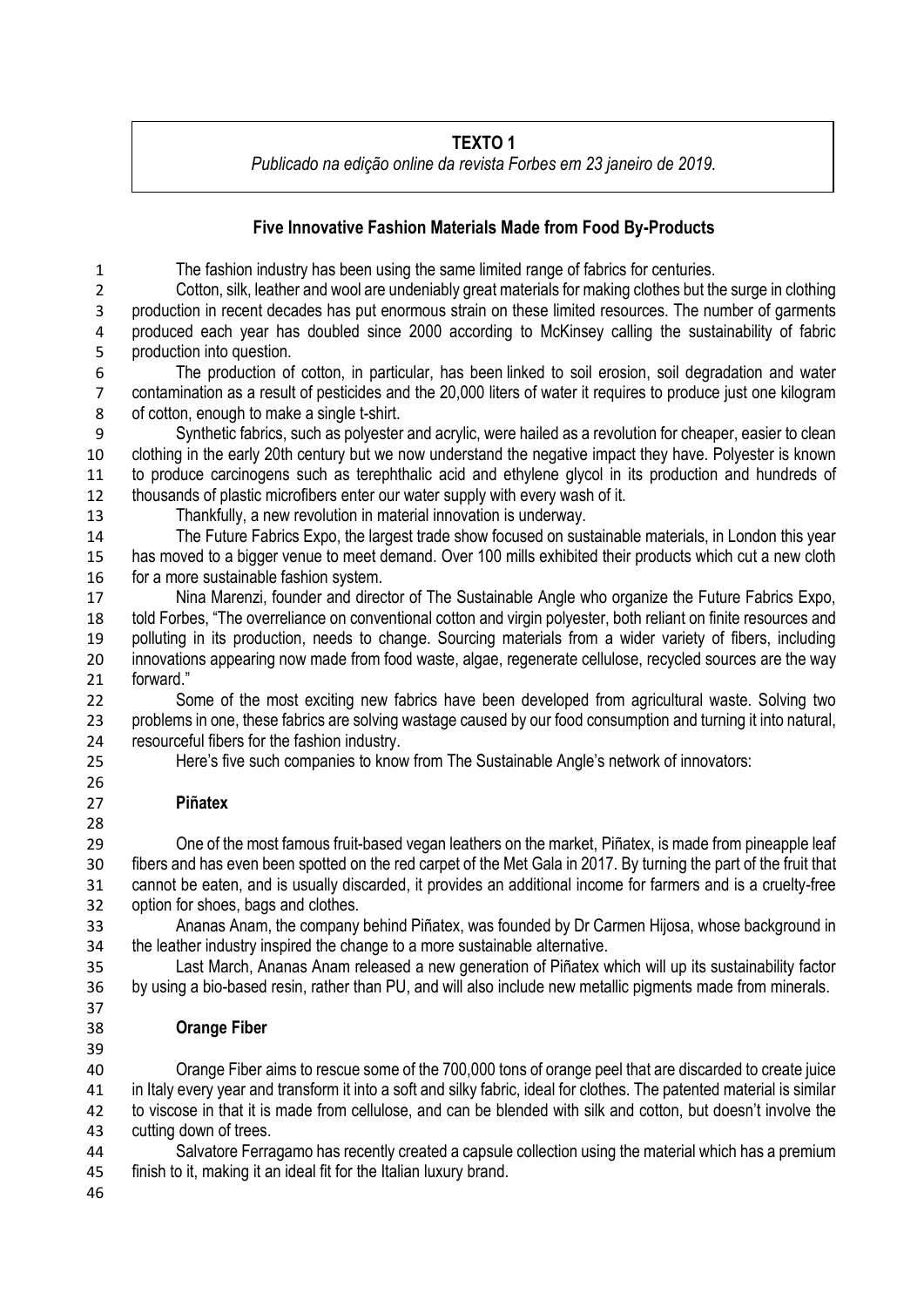#### **Parblex**

 Chip[s] Board make a range of materials from potato waste suitable for the interiors and fashion markets. Parblex is their bioplastic recommended for fastenings, buttons and accessories in the apparel world. With a beautiful textured finish Parblex comes in three colors, 'smoke', 'tortoiseshell' and 'snow'.

 Their waste is currently sourced from McCain and one of the chip brand's retired regional CEOs acts as an advisor to the company in manufacturing and operations.

 Chip[s] Board has a zero-waste production system where even the offcuts from material production are reincorporated back into the process.

# **Agroloop BioFibre**

 Winner of the H&M Foundation's Global Change Award, Circular Systems creates material from crop residue caused by the farming of hemp, flax, pineapples, bananas and sugar cane. They claim that the leftovers from these five crops alone could produce 250 million tons of fiber, more than two and a half times the current demand.

 Without turning this waste into a new product, they are left to rot, producing alarming amounts of methane, or set on fire creating further air pollution.

 Circular Systems is making a range of new materials from them instead including packaging, organic fertilizer, biofuel and their textile-grade Agroloop BioFibre.

### **Vegeatextile**

 Another fruit-byproduct-turned-leather, Vegea makes leather from grape marc (the skins, stalks and seeds discarded in the winemaking process).

 Resulting in a beautiful, wine-hued, leather without the need for killing animals or toxic tanning, Vegea has received funding from the EU to continue to research and grow its business.

 A couture dress made from Vegea by designer Tiziano Guardini was recently exhibited at the V&A Museum's Fashioned from Nature exhibition in London.

Adaptado de: [<https://www.forbes.com/sites/oliviapinnock/2019/01/23/5-innovative-fashion-materials-made-from-food-byproducts/#26b131e65749>](https://www.forbes.com/sites/oliviapinnock/2019/01/23/5-innovative-fashion-materials-made-from-food-byproducts/#26b131e65749). Acesso em: 10 maio 2019.

As questões de **1 a 5** se referem ao texto 1.

As questões objetivas possuem apenas uma alternativa correta.

- 1) Leia as afirmações e escreva **V** (para as verdadeiras) e **F** (para as falsas), de acordo com o texto. Em seguida, assinale a alternativa que contém a ordem correta, de cima para baixo.
- 1. ( ) O crescimento da produção de roupas, nas últimas décadas, não afetou a produção de materiais como algodão, seda e couro, nem mesmo impactou o meio ambiente.
- 2. ( ) São necessários 20.000 litros de água para a produção de 1kg de algodão.
- 3. ( ) Cada vez que uma peça de poliéster é lavada, centenas de milhares de microfibras plásticas são lançadas na água utilizada.
- a) F F V
- b)  $F V V$
- c) V F V
- d) V V F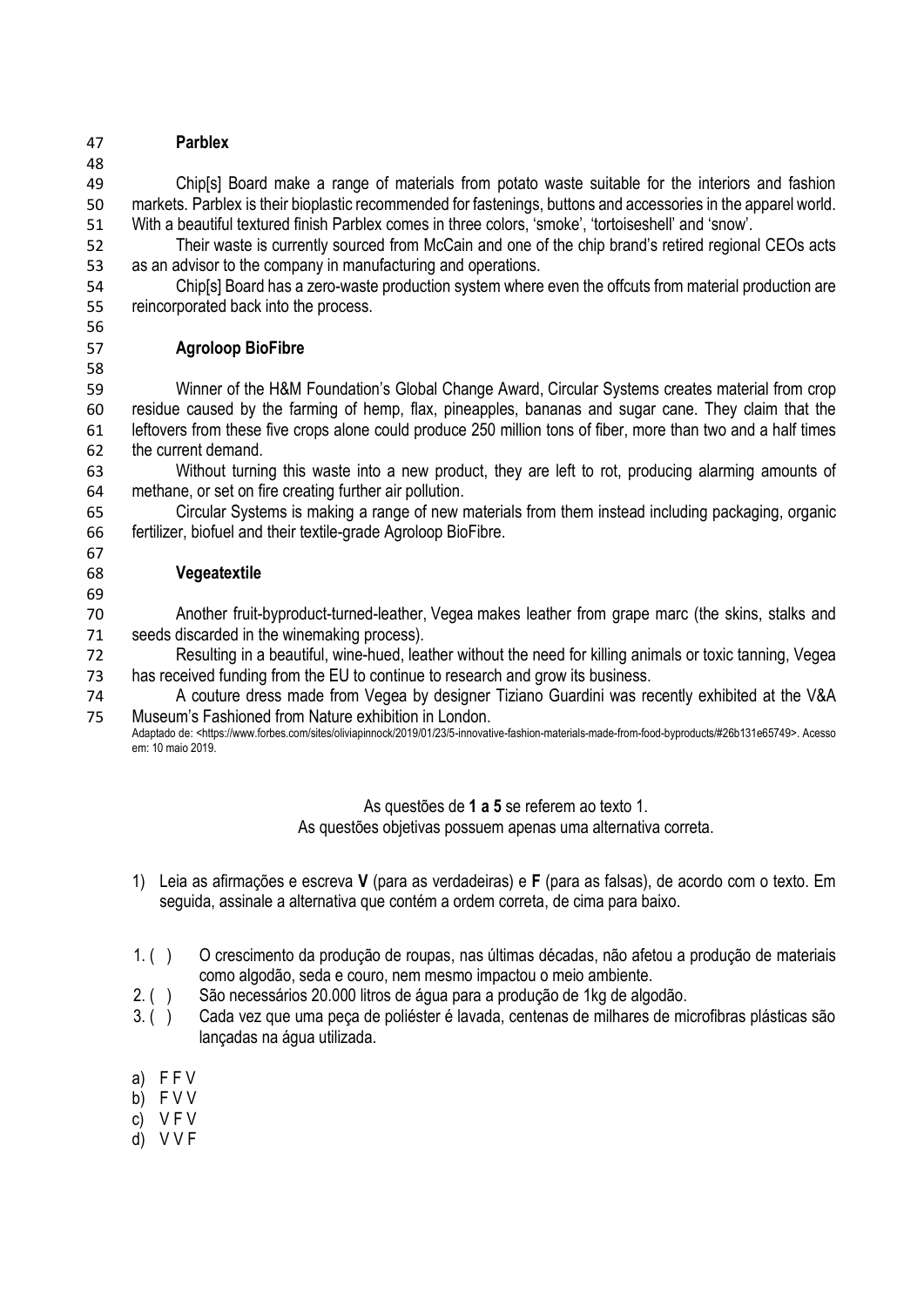- 2) Assinale a alternativa correta de acordo com o texto.
- a) Atualmente os tecidos sintéticos, como poliéster e acrílico, são considerados uma revolução na área têxtil devido à facilidade de limpeza e ao baixo custo.
- b) Os tecidos sintéticos, como poliéster e acrílico, são, atualmente, considerados como uma positiva revolução na área têxtil, apesar do impacto negativo que produzem no meio ambiente.
- c) Em entrevista à Forbes, a organizadora do *Future Fabrics Expo* disse que a situação de dependência do algodão e do poliéster virgem precisa mudar, pois esses tecidos são feitos a partir de recursos finitos e sua produção é poluente.
- d) Algodão, seda, couro e lã ainda são considerados os melhores tecidos para a fabricação de roupas, e seu uso na indústria da moda vem sendo duplicado anualmente desde o ano 2000.
- 3) Traduza, para a Língua portuguesa, o seguinte fragmento, fazendo as adequações linguísticas necessárias.

*Some of the most exciting new fabrics have been developed from agricultural waste. Solving two problems in one, these fabrics are solving wastage caused by our food consumption and turning it into natural, resourceful fibers for the fashion industry*.

\_\_\_\_\_\_\_\_\_\_\_\_\_\_\_\_\_\_\_\_\_\_\_\_\_\_\_\_\_\_\_\_\_\_\_\_\_\_\_\_\_\_\_\_\_\_\_\_\_\_\_\_\_\_\_\_\_\_\_\_\_\_\_\_\_\_\_\_\_\_\_\_\_\_\_\_\_\_\_\_\_\_\_\_\_\_ \_\_\_\_\_\_\_\_\_\_\_\_\_\_\_\_\_\_\_\_\_\_\_\_\_\_\_\_\_\_\_\_\_\_\_\_\_\_\_\_\_\_\_\_\_\_\_\_\_\_\_\_\_\_\_\_\_\_\_\_\_\_\_\_\_\_\_\_\_\_\_\_\_\_\_\_\_\_\_\_\_\_\_\_\_\_ \_\_\_\_\_\_\_\_\_\_\_\_\_\_\_\_\_\_\_\_\_\_\_\_\_\_\_\_\_\_\_\_\_\_\_\_\_\_\_\_\_\_\_\_\_\_\_\_\_\_\_\_\_\_\_\_\_\_\_\_\_\_\_\_\_\_\_\_\_\_\_\_\_\_\_\_\_\_\_\_\_\_\_\_\_\_  $\_$  , and the set of the set of the set of the set of the set of the set of the set of the set of the set of the set of the set of the set of the set of the set of the set of the set of the set of the set of the set of th \_\_\_\_\_\_\_\_\_\_\_\_\_\_\_\_\_\_\_\_\_\_\_\_\_\_\_\_\_\_\_\_\_\_\_\_\_\_\_\_\_\_\_\_\_\_\_\_\_\_\_\_\_\_\_\_\_\_\_\_\_\_\_\_\_\_\_\_\_\_\_\_\_\_\_\_\_\_\_\_\_\_\_\_\_\_  $\_$  , and the set of the set of the set of the set of the set of the set of the set of the set of the set of the set of the set of the set of the set of the set of the set of the set of the set of the set of the set of th \_\_\_\_\_\_\_\_\_\_\_\_\_\_\_\_\_\_\_\_\_\_\_\_\_\_\_\_\_\_\_\_\_\_\_\_\_\_\_\_\_\_\_\_\_\_\_\_\_\_\_\_\_\_\_\_\_\_\_\_\_\_\_\_\_\_\_\_\_\_\_\_\_\_\_\_\_\_\_\_\_\_\_\_\_\_  $\_$  , and the set of the set of the set of the set of the set of the set of the set of the set of the set of the set of the set of the set of the set of the set of the set of the set of the set of the set of the set of th  $\_$  , and the set of the set of the set of the set of the set of the set of the set of the set of the set of the set of the set of the set of the set of the set of the set of the set of the set of the set of the set of th  $\_$  , and the set of the set of the set of the set of the set of the set of the set of the set of the set of the set of the set of the set of the set of the set of the set of the set of the set of the set of the set of th

Responda, em Língua Portuguesa, as seguintes questões de acordo com o texto.

4) A partir de quais materiais, a empresa Circular Systems cria seus produtos? O que aconteceria com esses materiais se a Circular Systems não os usasse como matéria-prima?

 $\_$  , and the set of the set of the set of the set of the set of the set of the set of the set of the set of the set of the set of the set of the set of the set of the set of the set of the set of the set of the set of th  $\_$  , and the set of the set of the set of the set of the set of the set of the set of the set of the set of the set of the set of the set of the set of the set of the set of the set of the set of the set of the set of th  $\_$  , and the set of the set of the set of the set of the set of the set of the set of the set of the set of the set of the set of the set of the set of the set of the set of the set of the set of the set of the set of th  $\_$  , and the set of the set of the set of the set of the set of the set of the set of the set of the set of the set of the set of the set of the set of the set of the set of the set of the set of the set of the set of th \_\_\_\_\_\_\_\_\_\_\_\_\_\_\_\_\_\_\_\_\_\_\_\_\_\_\_\_\_\_\_\_\_\_\_\_\_\_\_\_\_\_\_\_\_\_\_\_\_\_\_\_\_\_\_\_\_\_\_\_\_\_\_\_\_\_\_\_\_\_\_\_\_\_\_\_\_\_\_\_\_\_\_\_\_\_  $\_$  , and the set of the set of the set of the set of the set of the set of the set of the set of the set of the set of the set of the set of the set of the set of the set of the set of the set of the set of the set of th  $\_$  , and the set of the set of the set of the set of the set of the set of the set of the set of the set of the set of the set of the set of the set of the set of the set of the set of the set of the set of the set of th

\_\_\_\_\_\_\_\_\_\_\_\_\_\_\_\_\_\_\_\_\_\_\_\_\_\_\_\_\_\_\_\_\_\_\_\_\_\_\_\_\_\_\_\_\_\_\_\_\_\_\_\_\_\_\_\_\_\_\_\_\_\_\_\_\_\_\_\_\_\_\_\_\_\_\_\_\_\_\_\_\_\_\_\_\_\_  $\_$  , and the set of the set of the set of the set of the set of the set of the set of the set of the set of the set of the set of the set of the set of the set of the set of the set of the set of the set of the set of th  $\_$  , and the set of the set of the set of the set of the set of the set of the set of the set of the set of the set of the set of the set of the set of the set of the set of the set of the set of the set of the set of th  $\_$  , and the set of the set of the set of the set of the set of the set of the set of the set of the set of the set of the set of the set of the set of the set of the set of the set of the set of the set of the set of th \_\_\_\_\_\_\_\_\_\_\_\_\_\_\_\_\_\_\_\_\_\_\_\_\_\_\_\_\_\_\_\_\_\_\_\_\_\_\_\_\_\_\_\_\_\_\_\_\_\_\_\_\_\_\_\_\_\_\_\_\_\_\_\_\_\_\_\_\_\_\_\_\_\_\_\_\_\_\_\_\_\_\_\_\_\_

5) Explique o que faz a empresa Orange Fiber.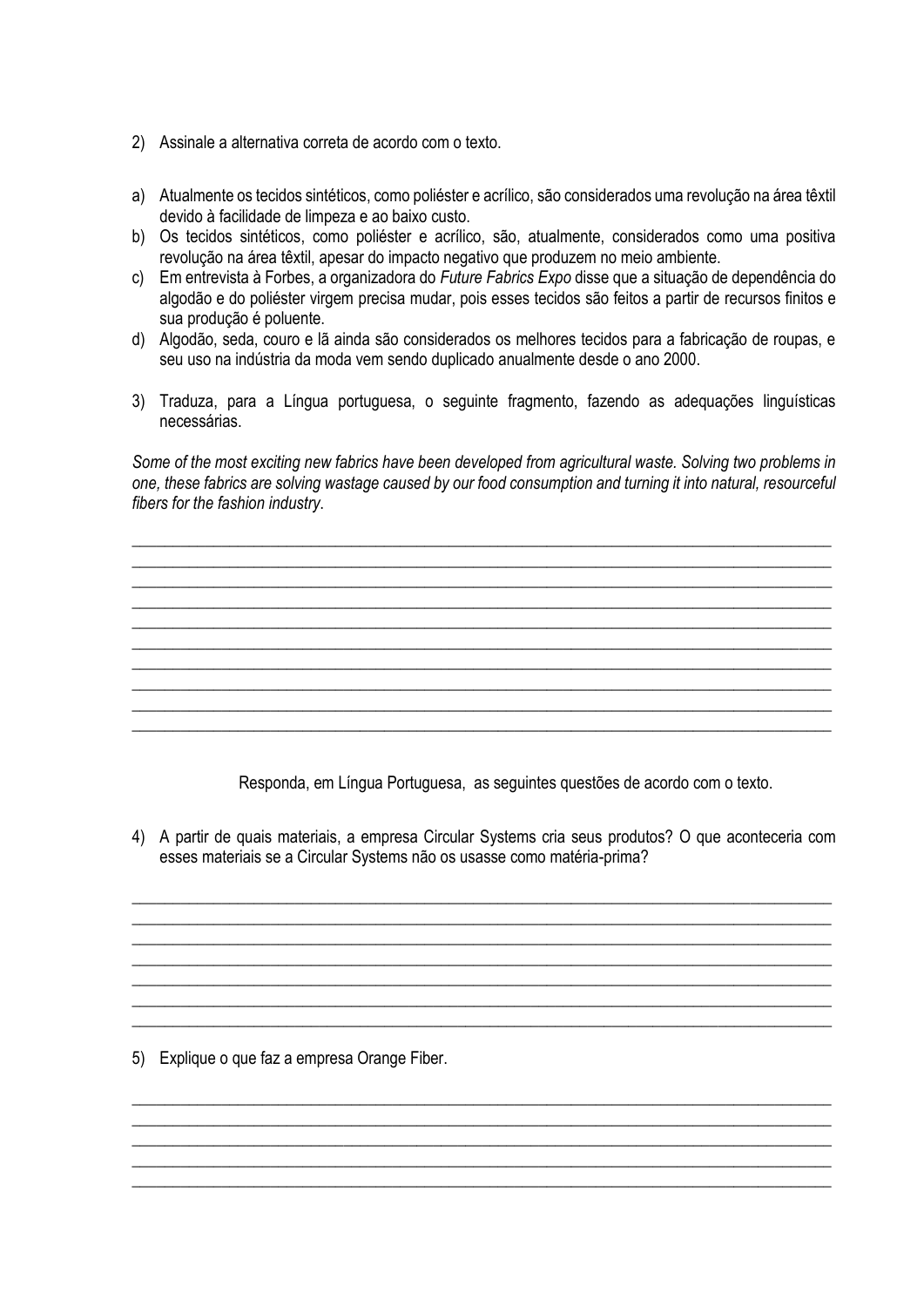# **TEXTO 2**

\_\_\_\_\_\_\_\_\_\_\_\_\_\_\_\_\_\_\_\_\_\_\_\_\_\_\_\_\_\_\_\_\_\_\_\_\_\_\_\_\_\_\_\_\_\_\_\_\_\_\_\_\_\_\_\_\_\_\_\_\_\_\_\_\_\_\_\_\_\_\_\_\_\_\_\_\_\_\_\_\_\_\_\_\_\_  $\_$  , and the set of the set of the set of the set of the set of the set of the set of the set of the set of the set of the set of the set of the set of the set of the set of the set of the set of the set of the set of th

*Publicação de Yale School of Forestry & Environmental Studies em 16 de maio de 2019.*

# **Scientists Find 238 Tons of Plastic Waste on Remote Indian Ocean Islands**

 The Cocos Keeling Islands, a remote archipelago in the Indian Ocean, are covered with an estimated 414 million pieces of plastic pollution, weighing 238 tons, according to a new study published in the journal Scientific Reports. The islands are home to fewer than 600 people and sit 1,300 miles off the northwest coast of Australia. The plastic buildup, scientists argue, is emblematic of just how much plastic waste is circulating in the world's oceans.

 Researchers measured plastic pollution on seven of the archipelago's 27 islands, marking off transects and counting all the plastic pollution inside each one. They also dug down 4 inches into the sand to measure any waste buried under the surface. They then multiplied their findings by the island chain's total beach area. Of the estimated 414 million pieces of plastic on the islands, 380 million were found buried in the sand. The most commonly found waste were single-use items such as bottle caps and straws. Scientists also estimated that some 977,000 shoes and sandals and 373,000 toothbrushes litter Cocos Keeling's beaches.

12 The scientists said their numbers are conservative estimates since they couldn't gain access to some 13 of the island chain's known plastic waste hotspots.

14 "An estimated 12.7 million tons of plastic entered our oceans in 2010 alone, with around 40 per cent of 15 plastics entering the waste stream in the same year they're produced," Annett Finger of Victoria University, a 16 co-author of the new study, said in a statement. "The only viable solution is to reduce plastic production and

17 consumption while improving waste management to stop this material entering our oceans in the first place."

Adaptado de: <[https://e360.yale.edu/digest/scientists-find-238-tons-of-plastic-waste-on-remote-indian-ocean-islands>](https://e360.yale.edu/digest/scientists-find-238-tons-of-plastic-waste-on-remote-indian-ocean-islands). Acesso em: 22 maio 2019.

> As questões **6 e 7** são sobre o texto 2. Responda, em Língua Portuguesa, as questões, de acordo com o texto.

6) Explique o processo usado pelos pesquisadores para calcular a quantidade de plástico que polui o arquipélago Cocos Keeling Islands e diga qual foi o resultado estimado.

 $\_$  , and the set of the set of the set of the set of the set of the set of the set of the set of the set of the set of the set of the set of the set of the set of the set of the set of the set of the set of the set of th  $\_$  , and the set of the set of the set of the set of the set of the set of the set of the set of the set of the set of the set of the set of the set of the set of the set of the set of the set of the set of the set of th  $\_$  , and the set of the set of the set of the set of the set of the set of the set of the set of the set of the set of the set of the set of the set of the set of the set of the set of the set of the set of the set of th \_\_\_\_\_\_\_\_\_\_\_\_\_\_\_\_\_\_\_\_\_\_\_\_\_\_\_\_\_\_\_\_\_\_\_\_\_\_\_\_\_\_\_\_\_\_\_\_\_\_\_\_\_\_\_\_\_\_\_\_\_\_\_\_\_\_\_\_\_\_\_\_\_\_\_\_\_\_\_\_\_\_\_\_\_\_ \_\_\_\_\_\_\_\_\_\_\_\_\_\_\_\_\_\_\_\_\_\_\_\_\_\_\_\_\_\_\_\_\_\_\_\_\_\_\_\_\_\_\_\_\_\_\_\_\_\_\_\_\_\_\_\_\_\_\_\_\_\_\_\_\_\_\_\_\_\_\_\_\_\_\_\_\_\_\_\_\_\_\_\_\_\_  $\_$  , and the set of the set of the set of the set of the set of the set of the set of the set of the set of the set of the set of the set of the set of the set of the set of the set of the set of the set of the set of th \_\_\_\_\_\_\_\_\_\_\_\_\_\_\_\_\_\_\_\_\_\_\_\_\_\_\_\_\_\_\_\_\_\_\_\_\_\_\_\_\_\_\_\_\_\_\_\_\_\_\_\_\_\_\_\_\_\_\_\_\_\_\_\_\_\_\_\_\_\_\_\_\_\_\_\_\_\_\_\_\_\_\_\_\_\_  $\_$  , and the set of the set of the set of the set of the set of the set of the set of the set of the set of the set of the set of the set of the set of the set of the set of the set of the set of the set of the set of th \_\_\_\_\_\_\_\_\_\_\_\_\_\_\_\_\_\_\_\_\_\_\_\_\_\_\_\_\_\_\_\_\_\_\_\_\_\_\_\_\_\_\_\_\_\_\_\_\_\_\_\_\_\_\_\_\_\_\_\_\_\_\_\_\_\_\_\_\_\_\_\_\_\_\_\_\_\_\_\_\_\_\_\_\_\_ \_\_\_\_\_\_\_\_\_\_\_\_\_\_\_\_\_\_\_\_\_\_\_\_\_\_\_\_\_\_\_\_\_\_\_\_\_\_\_\_\_\_\_\_\_\_\_\_\_\_\_\_\_\_\_\_\_\_\_\_\_\_\_\_\_\_\_\_\_\_\_\_\_\_\_\_\_\_\_\_\_\_\_\_\_\_ \_\_\_\_\_\_\_\_\_\_\_\_\_\_\_\_\_\_\_\_\_\_\_\_\_\_\_\_\_\_\_\_\_\_\_\_\_\_\_\_\_\_\_\_\_\_\_\_\_\_\_\_\_\_\_\_\_\_\_\_\_\_\_\_\_\_\_\_\_\_\_\_\_\_\_\_\_\_\_\_\_\_\_\_\_\_ \_\_\_\_\_\_\_\_\_\_\_\_\_\_\_\_\_\_\_\_\_\_\_\_\_\_\_\_\_\_\_\_\_\_\_\_\_\_\_\_\_\_\_\_\_\_\_\_\_\_\_\_\_\_\_\_\_\_\_\_\_\_\_\_\_\_\_\_\_\_\_\_\_\_\_\_\_\_\_\_\_\_\_\_\_\_  $\_$  , and the set of the set of the set of the set of the set of the set of the set of the set of the set of the set of the set of the set of the set of the set of the set of the set of the set of the set of the set of th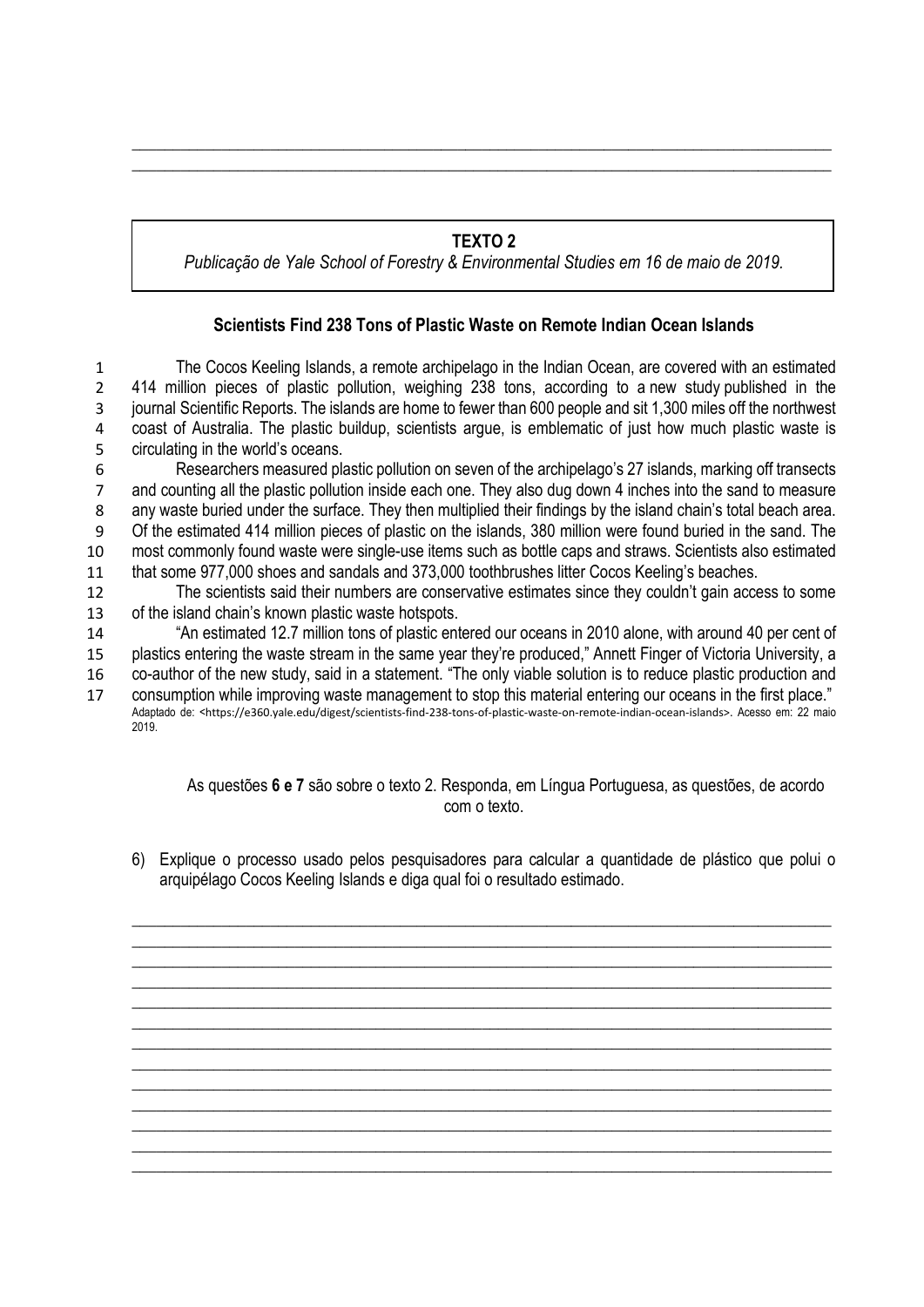7) Segundo o texto, qual é a única solução viável para esse grande problema ambiental, que é a poluição por plásticos?

 $\_$  ,  $\_$  ,  $\_$  ,  $\_$  ,  $\_$  ,  $\_$  ,  $\_$  ,  $\_$  ,  $\_$  ,  $\_$  ,  $\_$  ,  $\_$  ,  $\_$  ,  $\_$  ,  $\_$  ,  $\_$  ,  $\_$  ,  $\_$  ,  $\_$  ,  $\_$  ,  $\_$  ,  $\_$  ,  $\_$  ,  $\_$  ,  $\_$  ,  $\_$  ,  $\_$  ,  $\_$  ,  $\_$  ,  $\_$  ,  $\_$  ,  $\_$  ,  $\_$  ,  $\_$  ,  $\_$  ,  $\_$  ,  $\_$  ,  $\_$  , and the set of the set of the set of the set of the set of the set of the set of the set of the set of the set of the set of the set of the set of the set of the set of the set of the set of the set of the set of th \_\_\_\_\_\_\_\_\_\_\_\_\_\_\_\_\_\_\_\_\_\_\_\_\_\_\_\_\_\_\_\_\_\_\_\_\_\_\_\_\_\_\_\_\_\_\_\_\_\_\_\_\_\_\_\_\_\_\_\_\_\_\_\_\_\_\_\_\_\_\_\_\_\_\_\_\_\_\_\_\_\_\_\_\_\_  $\_$  , and the set of the set of the set of the set of the set of the set of the set of the set of the set of the set of the set of the set of the set of the set of the set of the set of the set of the set of the set of th

# **TEXTO 3**

*Publicação de Harvard Graduate School of Education em 23 de janeiro de 2019.*

# **Making Time for Mindfulness**

 Not knowing the answer to a question when you're called on in front of the entire class. Forgetting your homework. The kid behind you pulling your hair. School poses a lot of stressful moments, but how children (and teachers) react to them can make all the difference.

 A new study suggests that mindfulness education — lessons on techniques to calm the mind and body — can reduce the negative effects of stress and increase students' ability to stay engaged, helping them stay on track academically and avoid behavior problems.

 While small, the study of sixth-graders at a Boston charter school adds to a still-growing body of research about a role for mindfulness in the classroom. In recent years, the topic has excited researchers and educators alike as a possible tool to help students face both behavioral and academic challenges by reducing anxiety and giving them a new way to handle their feelings and emotions.

# **The Findings**

 After finding that students who self-reported mindful habits performed better on tests and had higher grades, researchers with the Boston Charter Research Collaborative — a partnership between the Center for Education Policy Research at Harvard University (CEPR), MIT, and Transforming Education — wanted to know if school-based mindfulness training could help more students reap similar benefits.

 They designed a study focusing on sixth-graders in another Boston-area school. The study, published by a team including Martin West of the Harvard Graduate School of Education, showed that sixth- graders who participated in an eight-week mindfulness were less stressed out than their classmates who hadn't. Practicing mindfulness had helped hone the ability to focus in the moment, expanding students' capacity to learn and regulate their emotions.

 Four times a week, instructors from Calmer Choice, a Massachusetts nonprofit specializing in mindfulness education, taught the group techniques and led them through practices, like focusing on a rock for a minute, then discussing when their mind wandered and refocused on the rock. Another group of sixth-26 graders took computer coding during that time instead. The students were randomly assigned between the 27 aroups.

 At the end of the eight weeks, the mindfulness group reported being less stressed than they had been before the mindfulness education, and better able to practice self-control. About half of the students also volunteered for brain scans, and those revealed positive effects for the mindfulness group, too: their amygdalas — the part of the brain that controls emotion — responded less to pictures of fearful faces than they did prior to the mindfulness work, suggesting their brains were less sensitive to negative stimuli, or, in other words, that they were less prone to get stressed out and lose focus. The group who attended coding classes didn't see the same benefits.

 The findings suggest that the mindfulness instruction helped boost students' attention skills, as well as develop coping mechanisms for stress. The authors maintain that this kind of evidence could be especially